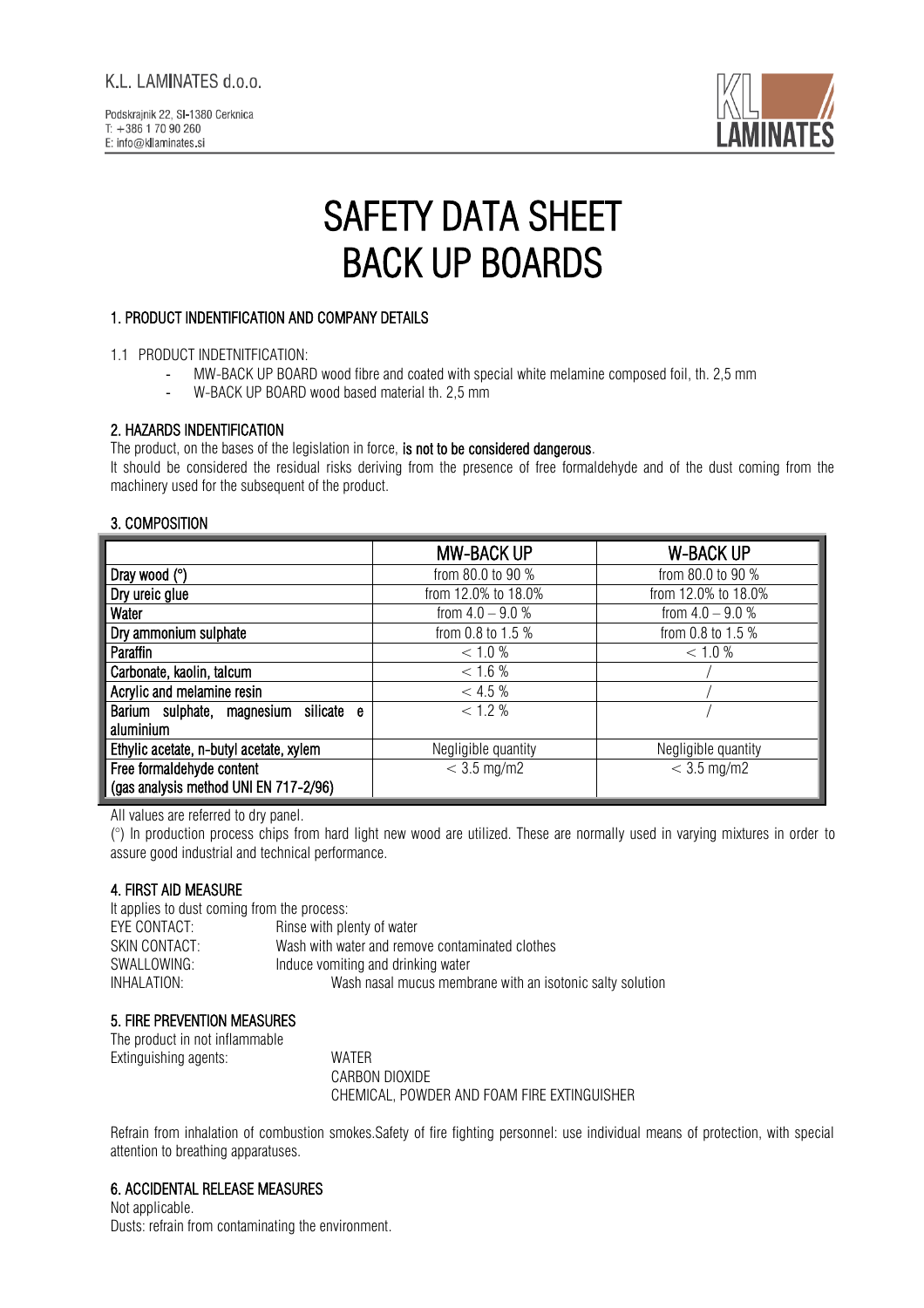#### 7. HANDLING AND STORAGE

The plants or the machinery employed for the product processing must be equipped with suitable exhaust systems which must be in accordance with the specific laws regarding safety and environmental protection. Store product in dry and well-ventilated areas.

#### 8. EXPOSURE CONTROLS / PERSONAL PROTECTION

Environmental limits of dusts and formaldehyde

| Hard wood inhalable dusts:           | $5 \,\mathrm{mg/m^3}$ TLV-TWA (Ref. Digs 66/2000)     |  |
|--------------------------------------|-------------------------------------------------------|--|
| Mild and mixed wood inhalable dusts: | $5 \,\mathrm{mg/m^3}$ TLV-TWA (Ref. Digs 66/2000)     |  |
| Light wood inhalable dusts:          | $5 \text{ mg/m}^3$ TLV-TWA (Ref. ACGIH 1998)          |  |
| Formaldehvde:                        | TLV-C (Ref. ACGIH 1992-1993)<br>$0.37 \; \rm{ma/m^3}$ |  |

The panel is mostly made of mixes of hard and light wood, the latter prevailing. Personal protection: gloves, goggles, dust protection masks, safety shoes.

#### 9. PHYSICAL AND CHEMICAL PROPERTIES

|                       | <b>MW-BACK UP</b>                  | <b>W-BACK UP</b>  |
|-----------------------|------------------------------------|-------------------|
| <b>Physical state</b> | Solid                              | Solid             |
| Colour                | White surface and light brown core | Light brown       |
| <b>Odour</b>          | Wood $+$ ureic and melamine resin  | Wood              |
| Specific weight       | $980 + -30$ kg/m3                  | $880 + -30$ kg/m3 |
| Flash point           | Not inflammable                    | Not inflammable   |
| Solubility            | Not applicable                     | Not applicable    |
| <b>Fusion point</b>   | Not applicable                     | Not applicable    |
| <b>Boiling point</b>  | Not applicable                     | Not applicable    |
| P.H.                  | Not applicable                     | Not applicable    |

#### 10. STABILITY AND REACTIVITY

Stable under normal handling and storage conditions. Exposure to moisture causes thickness swell of the product. Exposure to the sun can cause a reduction of the performance characteristics.

#### 11. TOXILOGICAL INFORMATION

Wood dust can induce

- irritation on:
	- o skin
		- o breathing apparatus
- allergy:
	- o of the skin (itching)
	- o breathing apparatus (asthma)

It as been demonstrated, by skin studies, that wood dusts, besides the above mentioned effects, can lead to cancer of the nasal pit (particularly beech and oak wood).

The machines used for the products processing must be equipped with suitable exhaust systems.

The working environment must be well-ventilated. The concentrations in the working environment must not exceed the ones prescribed in point 8 of this data sheet (exposure control).

#### 12. ECOLOGICAL INFORMATION

Avoid disposal of the product in the environment.

#### 13. DISPOSAL CONSIDERATIONS

Product wastes can be used for combustion in systems complying with point 6.2 of subatt. 1 0n D.M. 05/02/98 in accordance with conditions as at point 6.3 of same D.M.

The type of waste falls within types described at point 9.1. of att. 1 subatt. 1 of the D.M. 05/02/98.

And can therefore, be subject to simplified procedures if accordance with all D.M. conditions.